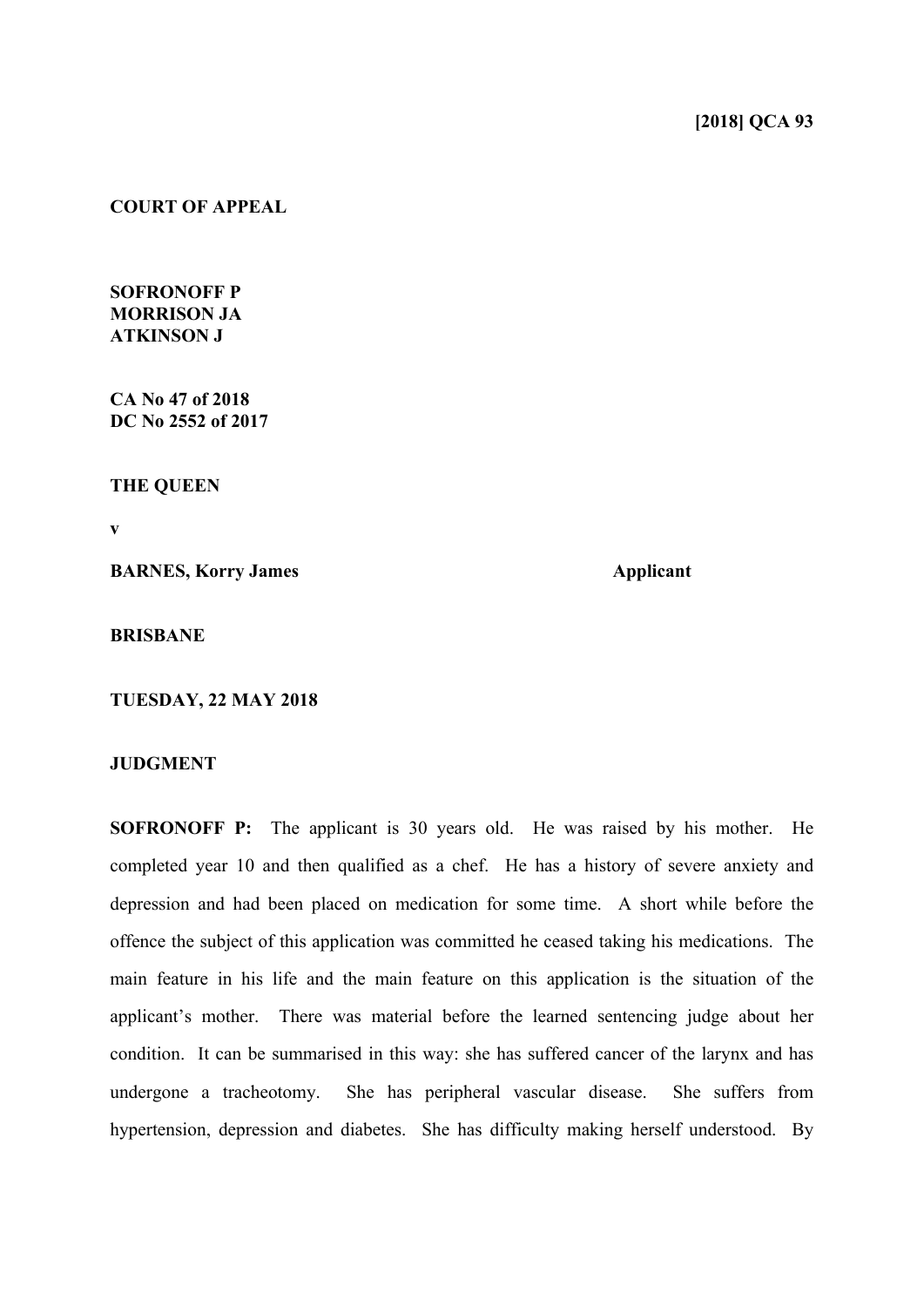reason of these conditions and many others she is liable to suffer from illnesses that healthy people would not suffer.

As a consequence of her many illnesses, in a statement that she prepared herself and that was tendered at the sentencing, she explained that the applicant helps her in many ways. This includes helping her with showering, her personal grooming, the administration of her medication, cleaning of the house, cooking and driving his mother to her many medical appointments. In short, he has been her full-time carer. According to a reference that was furnished by Mr Peter Gritt, the applicant also has been caring for his nephew who suffers from low level autism. He does this up to three times a week and on most weekends. Mr Gritt has observed that the applicant faces very stressful days in performing his various duties towards his family members. It seems that he has little time or opportunity for work or for social relations.

However, on the 8th of April 2017, he was able to get away from his duties. As was explained at the sentencing, on that day he began drinking early in the morning and then travelled to see a concert in the Valley. He was on a train on his way to see a friend in Ipswich when he saw the complainant. By that stage he had consumed four VB schooners, six cans of premixed Wild Turkey bourbon and cola, and there was evidence that he had smoked some marijuana as well. In her sentencing remarks, her Honour described the offence as follows:

> "It just happens to be the complainant who was also on the train watching a movie on his mobile phone. He observed you walking past him to the toilet and again a short time later, about five minutes later, you again walked towards him. You stopped two feet away. You pulled a pair of scissors out of your pants pocket, and you said to him, "If you get up, I will stab you". You then pointed the scissors at his neck, holding them about 45 centimetres from his neck. You then grabbed the mobile phone from the complainant's hand. He requested the phone back. You told him, "No, it belongs to me now". He continued to ask for the phone back, and you became aggressive towards him. You then returned to your seat in another cabin and you began smashing the phone over your knee."

The complainant made a complaint to the police and in due course the applicant was interviewed by police. He denied the offending. He said then and he says now, and there is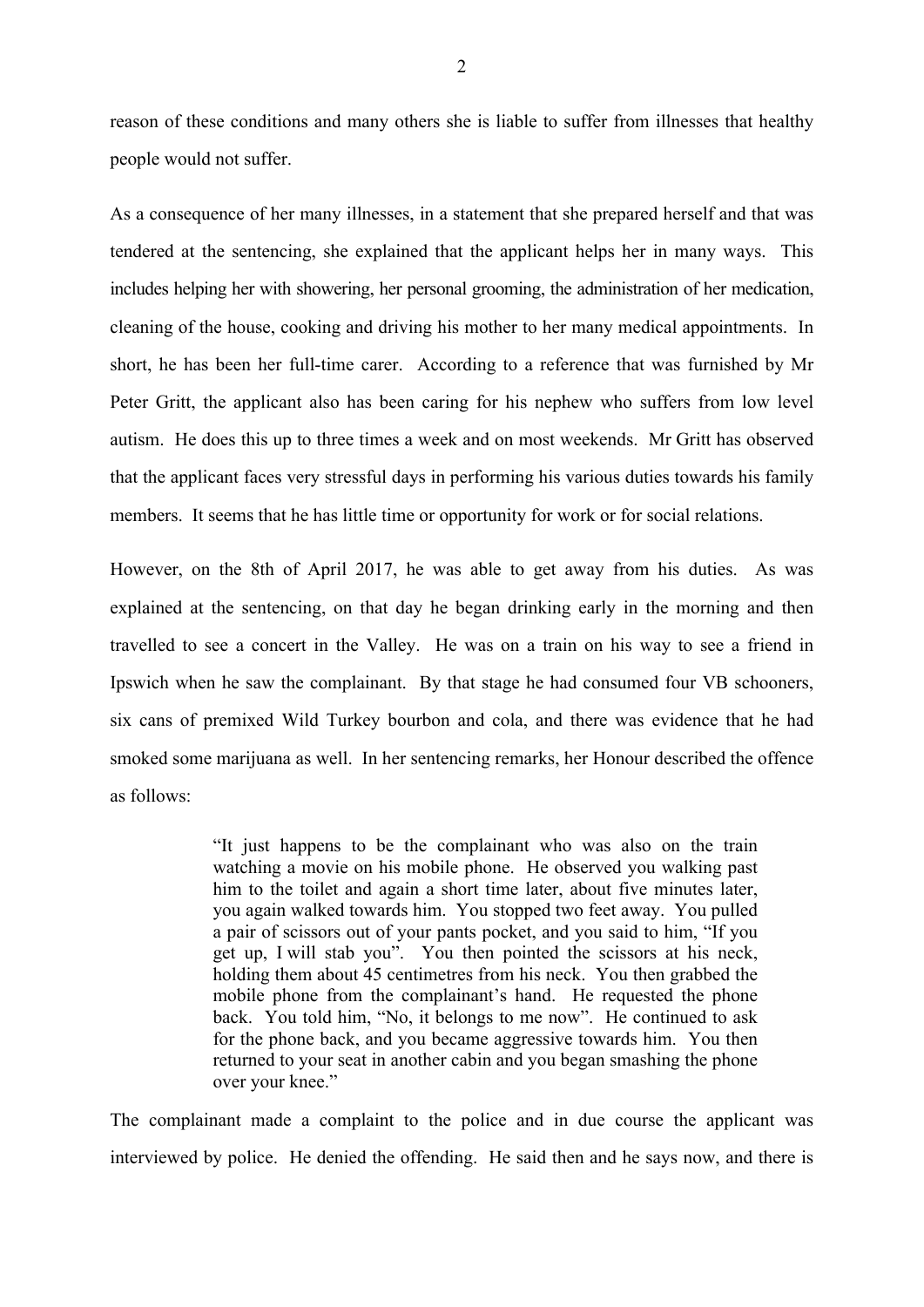no reason to doubt this, that he has no recollection of committing the offence. However, the commission of the offence was recorded on CCTV footage, and the applicant accepts that he did what he is alleged to have done.

As a consequence of this, her Honour imposed a sentence of two years imprisonment to be suspended after serving a period of four months. The applicant now seeks leave to appeal against his sentence on the ground that it was manifestly excessive. He points to the situation of his mother as the basis for that submission.

It seems to me that there are five matters of significance here. Two of these are circumstances that would aggravate the sentence. The first is that robbery is a very serious offence and it calls for a serious sentence to act as a general deterrent. The second factor is the effect of the robbery upon the victim. The victim impact statement shows that the effect upon Mr Steverwald has been and will continue to be serious. He has suffered physically, emotionally, mentally and financially. He suffers chronic chest pains that feel like a heart attack. This happens every day.

He has nightmares and suffers from insomnia. His mental condition resulting from the robbery has affected his relationship with his family and his fiancée. His mother is also very ill. She has terminal cancer. The complainant can no longer visit his fiancée because he is frightened of travelling by train. He has lost his job as a chef. And the loss of his phone itself was serious for him, because there were photographs on it which he can now no longer replace.

Ordinarily, the offence of robbery such as the one committed by the applicant would call for a sentence of imprisonment and would require that at least a part of that sentence should be served. Absent powerful factors in mitigation, that is the position. There are three factors in mitigation in this case. The first of these is that the offence seems to be particularly irrational. The applicant knew his victim and, indeed, had worked with him, yet he stole his phone and then destroyed it. The offence seems to have been utterly pointless.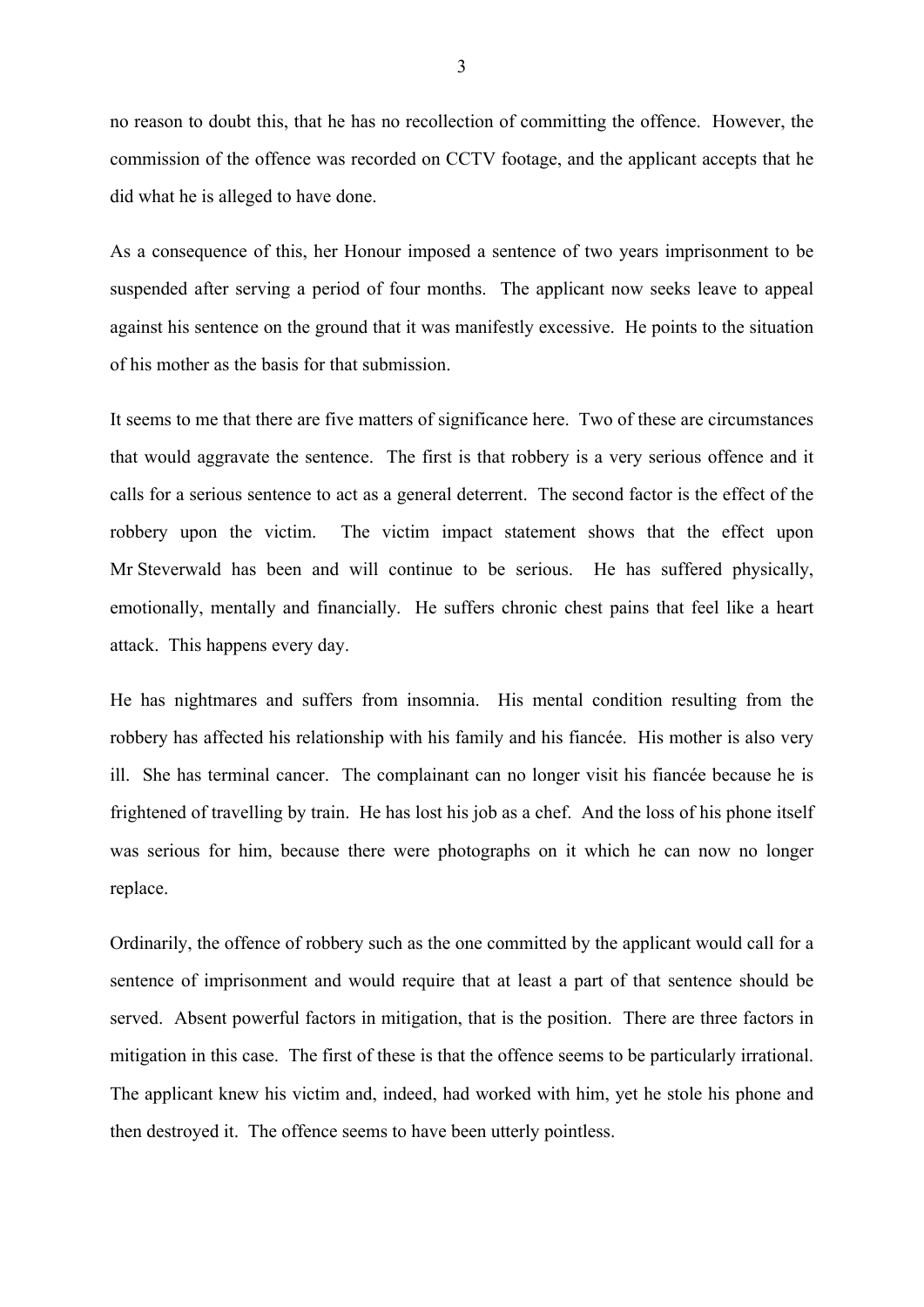This irrationality points to a second feature of this offence, namely that the applicant's behaviour was out of character. He does have a previous history of offences which involve his being a real nuisance to the point of requiring his arrest and charge. However, the offence of robbery with this weird weapon is bizarre. The third feature in mitigation is the substance of the case and that is that the applicant says that he is his mother's sole carer. He certainly has been his mother's sole carer. That care has been of the most intimate and personal kind and, correspondingly, her dependence upon him is profound. Otherwise, as Judge Rosengren remarked, the applicant's guilty plea was an early plea. He has shown real remorse.

In a statement of his own that was handed up at the sentence hearing the only basis he put forward to justify an immediate suspension of his sentence of imprisonment was his need to care for his mother. Mr Boyle, who appears for the Crown on this appeal, has helpfully set out the relevant principles. One of these is that it is only in exceptional cases that the effect of imprisonment upon family members will be given any weight: *R v Edwards* [2011] QCA 331. In an earlier case, *R v MP* [2004] QCA 170, Justice Chesterman said:

> "Imprisonment imposed upon parents, usually fathers, almost invariably involves hardship on children, but this consideration is almost never relevant and never in the case of serious offences for which substantial periods of imprisonment must be imposed."

That reasoning applies equally to the circumstances of this case. In *Stewart v The Queen* (1994) 72 A Crim R 17 at 21, the Court of Criminal Appeal of Western Australia said:

> "Generally, the hardship caused to an offender's children is not a circumstance to be taken into account. The authorities are clear, however, that it may be taken into account when the degree of hardship that imprisonment will involve is exceptional or when the offender is the mother of young children or where imprisonment will result in the children being deprived of parental care. In all cases, however, it depends on the gravity of the offence and the circumstances of the case."

Obviously, when a sentence of actual imprisonment is called for in the case of a conviction for a very serious offence such as this one it is very difficult to sustain an argument that the sentence should be decreased for such a reason. This is, in my view, not a case in which her Honour erred in the exercise of her discretion. It is true that the prosecution did not submit